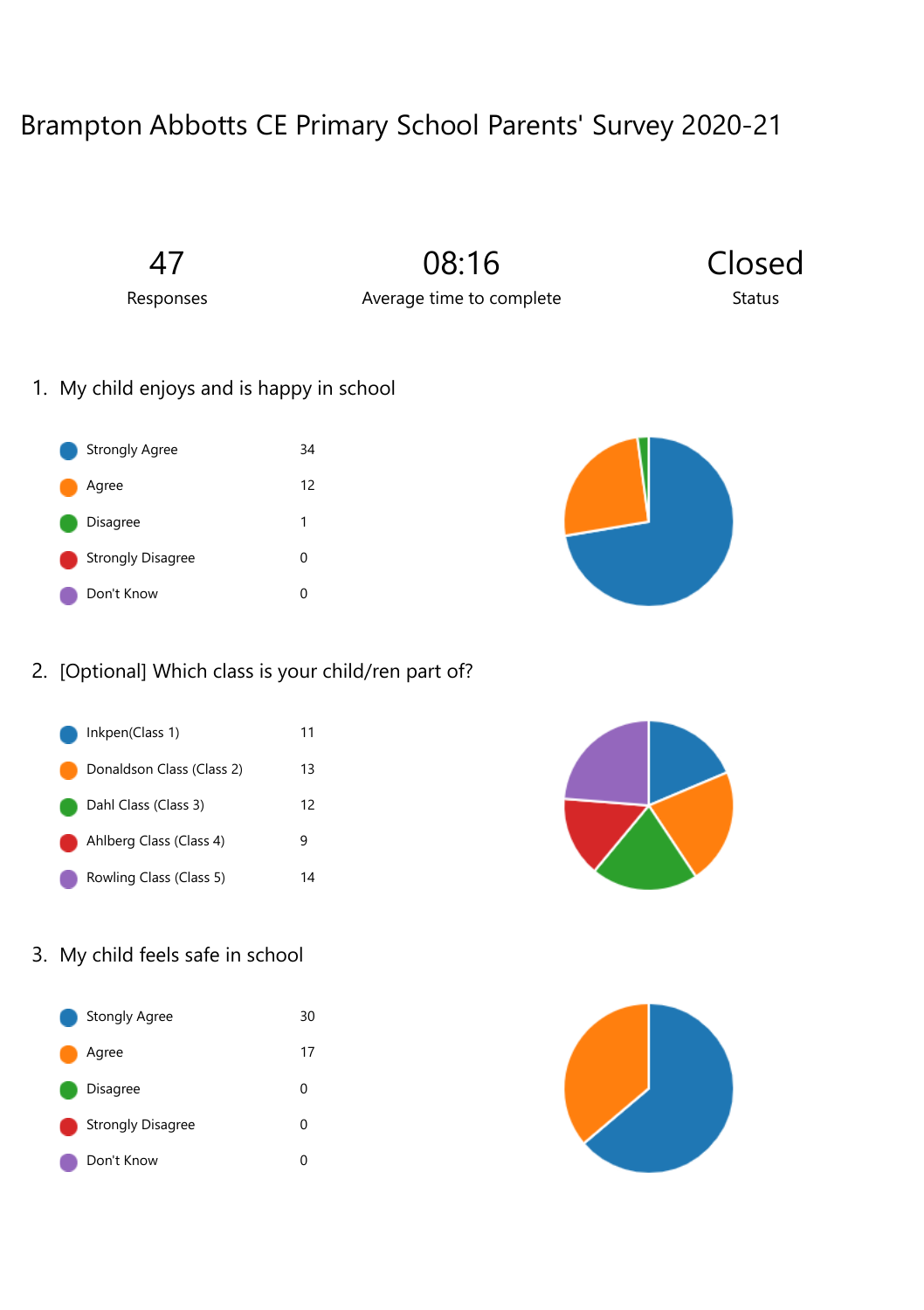4. My child is making good progress



5. Please rate your experience of the school's response during the first full-scale lockdown due to Covid-19





- 6. If you have any further comments (both positive or developmental) or questions/queries related to our offering during the Covid 19 Lockdown, please record your comments below:
	- 5 Responses

Latest Responses

7. I am kept informed about how my child is getting on



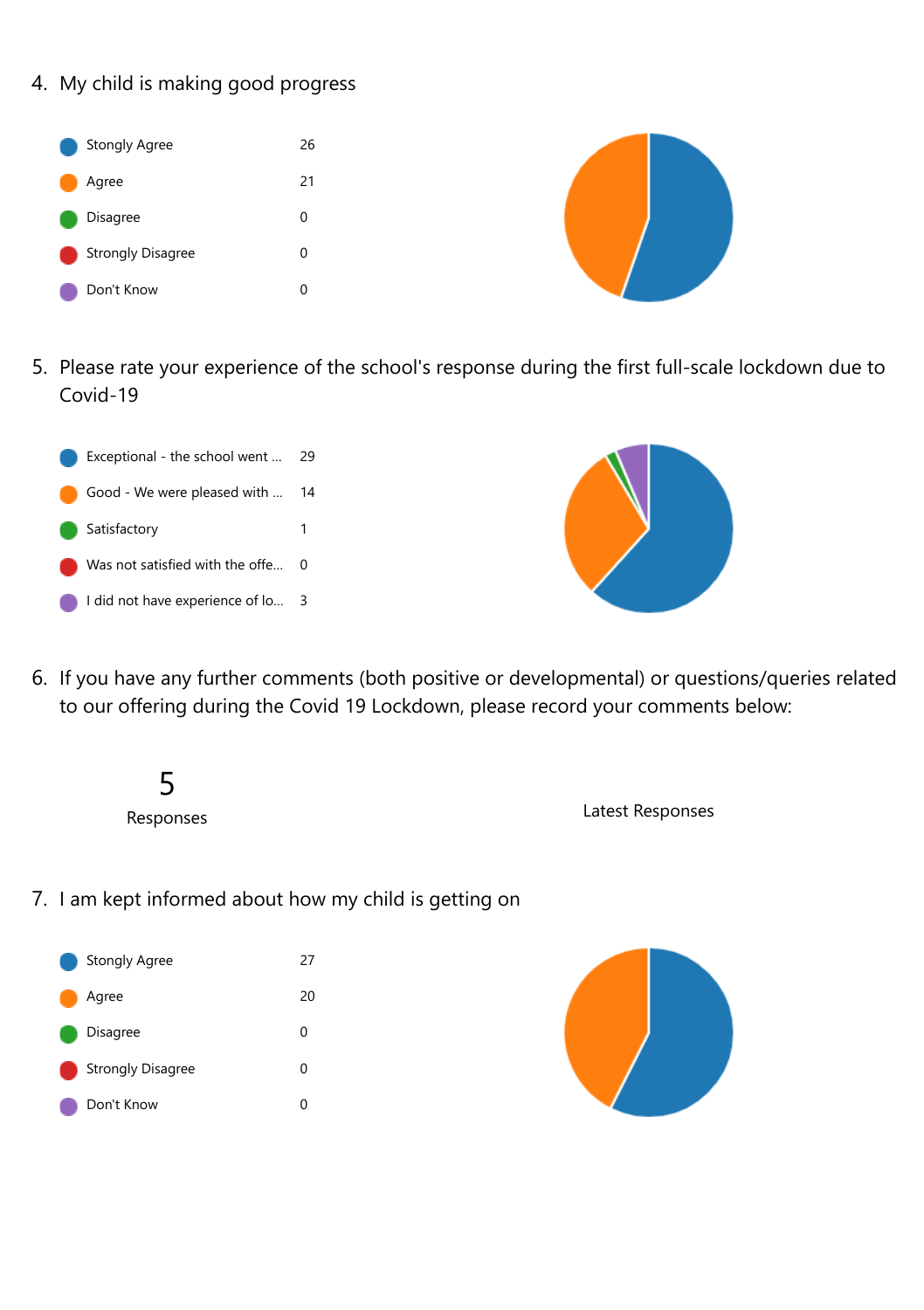8. The school encourages my child to have a healthy lifestyle



9. The school keeps me informed about events and activities



10. I feel comfortable about approaching the school with a question, problem or complaint





11. I find it easy to talk to and contact my child's teacher



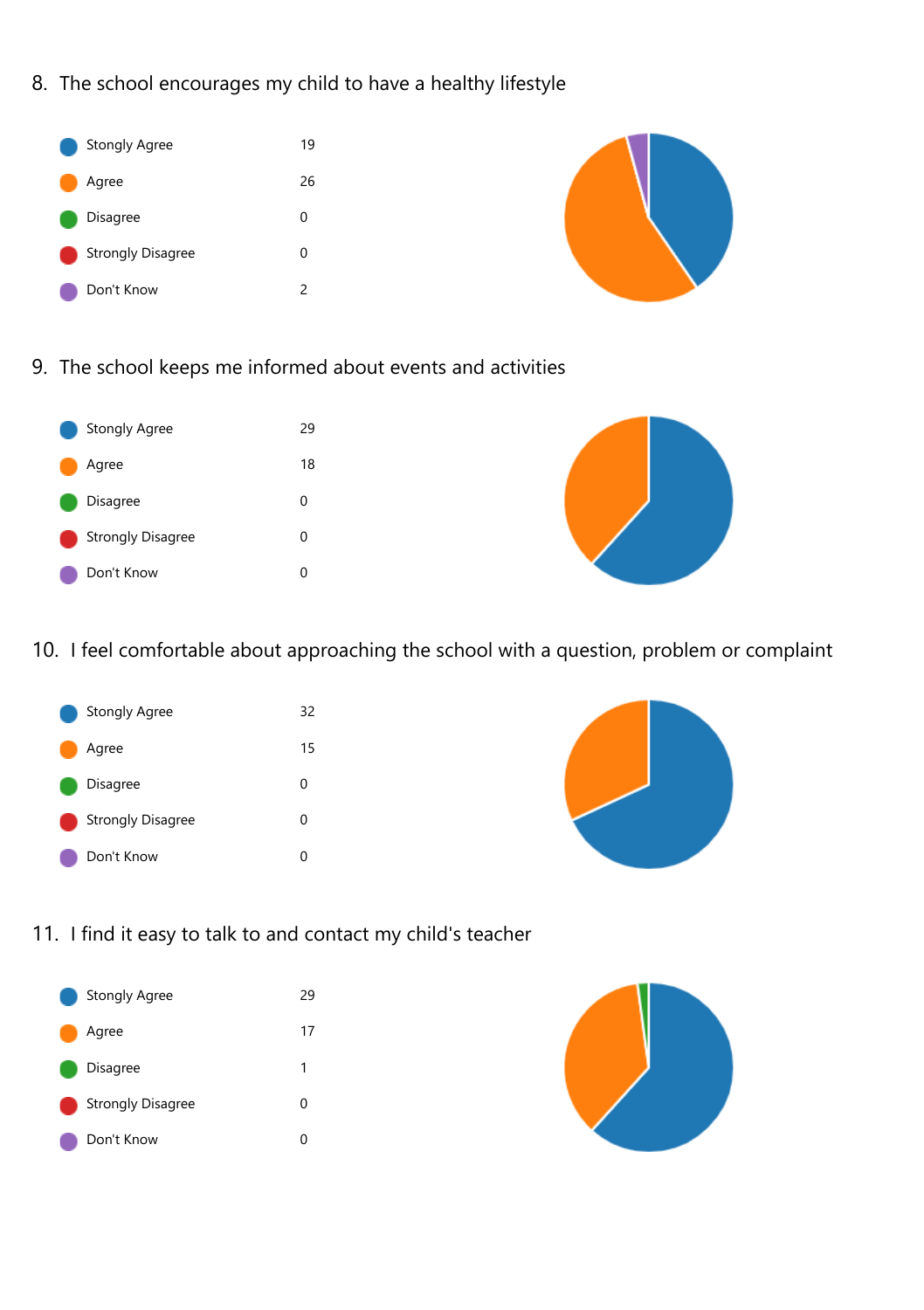12. Staff expect my child to work hard and do their best





13. The school makes sure its pupils are well behaved





14. My child has been bullied and the school dealt with it quickly (if no experience select final choice)





15. I feel welcome in school and am encouraged to take part in school activities and events



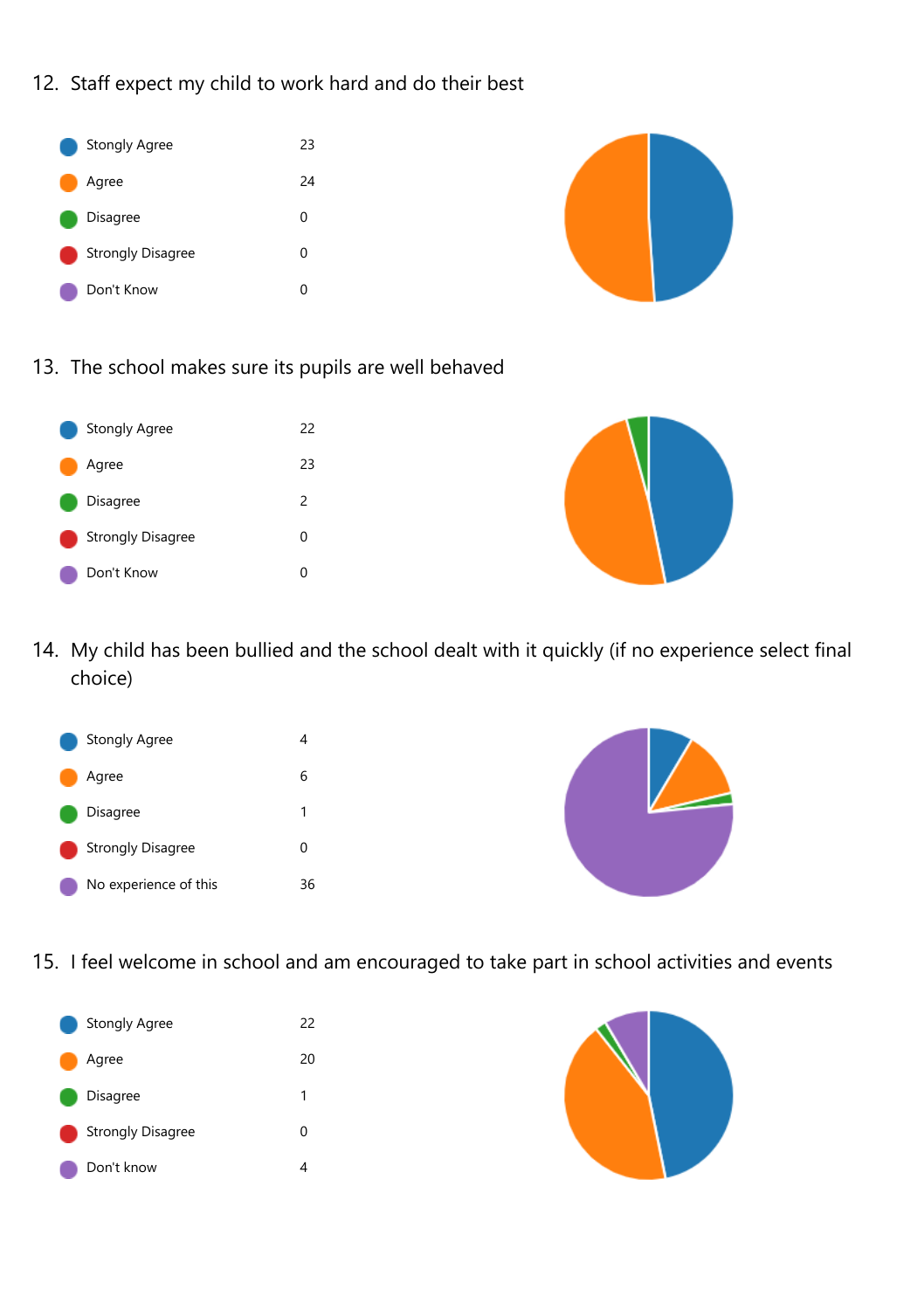16. The school is well led and managed





17. I would recommend this school to another parent



18. RECEPTION PARENTS ONLY (or those with recent experience): The arrangements for my child to settle into their new class were good





19. Please select all the ways you prefer to receive information from the school (please tick all relevant):